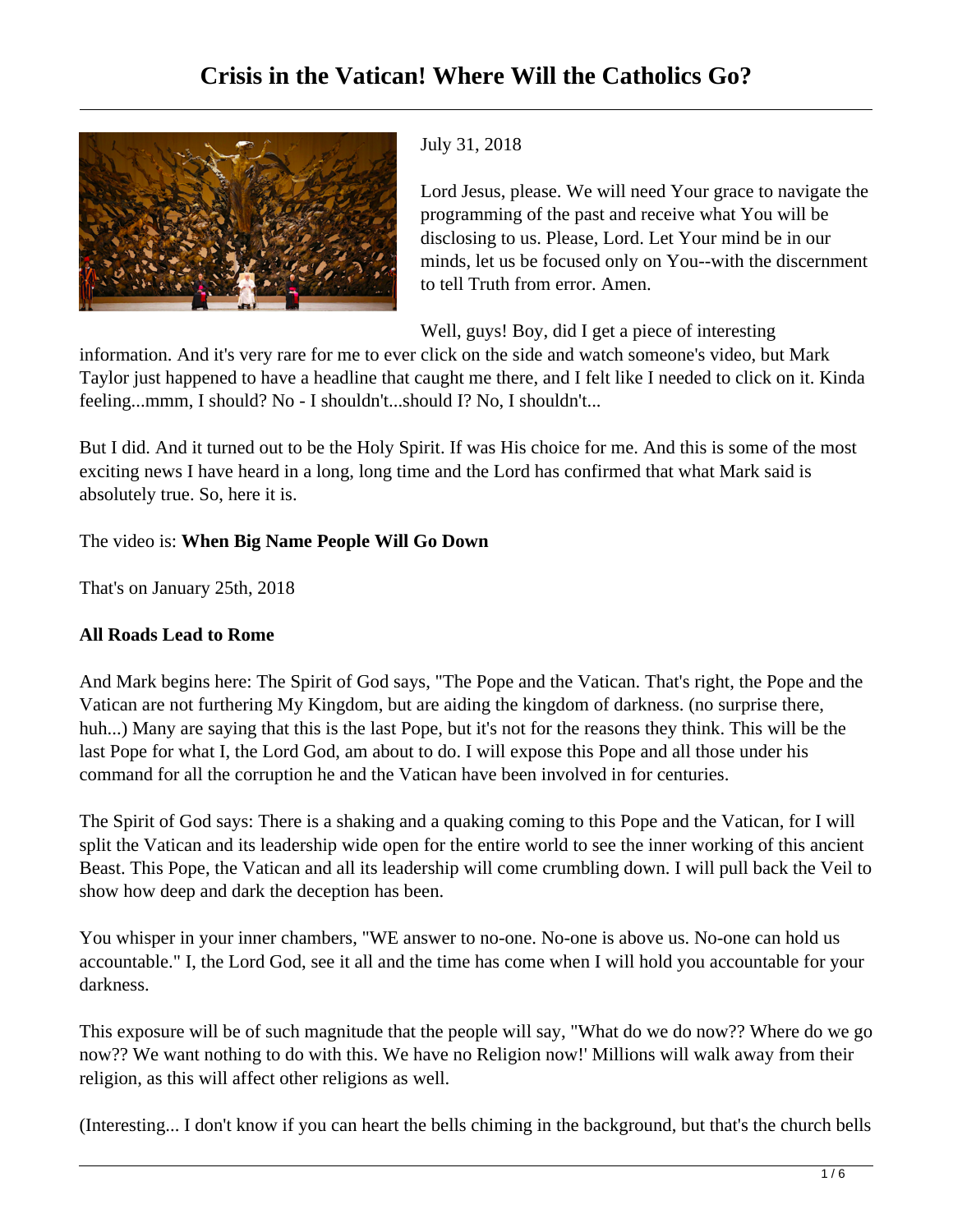that are going off...)

The Spirit of God says, "Is My Army ready?? Are you ready to receive these people? Are you ready to receive My Harvest that is going to take place from this exposure? Prepare yourself for the tsunami of people that will be starving for Me and have no place to turn. Prepare now. All roads lead to Rome."

Well, this is definitely an interesting, interesting prophecy that he had been handed. And the reason that I'm sharing it with you is because--are WE prepared to handle these people? They're gonna be coming. They're gonna be coming from a tradition and be very, very lost, knowing that there was so much corruption from the beginning of this tradition.

Actually, NOT from the beginning. From 300 years on from this tradition, because in the beginning with the apostles it was not corrupt. That's when people were being martyred. When it became corrupt was when it became a state religion from Rome.

He also goes on in this particular thing to mention some archeological discoveries that are going to be made, and some people speculated it's the Ark of the Covenant. It is not the Ark of the Covenant. The Ark of the Covenant has already been found, and it's--I believe--in the hands of the Jewish people. And I think that they have tried to get the Blood off of the Mercy Seat, and have not been able to. It's keeps coming back.

This is just what I saw in meditation and prayer. I'm not going to elaborate on that any further. But it's not the Ark of the Covenant. It could have something to do with the alien thing being exposed. I don't know. It could have to do with doctrines that were held back from us. Who knows? But I DO know, from experience, having been in the Catholic Church for many, many years that there's good and there's bad there. And the bad is about to get purged.

But let's not throw out the baby with the bathwater. Let's take a look at this, because every single religion and religious group on this Earth has corruption and error. Both. So, we're no-one to walk and strut and say that we have the whole Truth and nothing but the Truth. 'Cause we are ALL fallible.

But I do believe that the Lord wants to address this event and prepare us to be able to receive these people with a good spirit, in the Holy Spirit, and camaraderie. But also to be able to address anything false that comes up.

So. I asked the Lord, 'What is this all about?'

And He said, *"You wanted to know. Not that you haven't always known in your heart. Yet the particulars do remain a mystery.* 

*"This must happen, the institution must be stripped of its powers of old. The ancient serpent has indeed gained control and began manifesting more openly in recent years, Although from the beginning, Clare, starting with Judas, I had traitors in My midst. She is My Church and the gates of Hell have tried. But she has not succumbed. Rather, she is only overwhelmed for a time and a season in this darkness.* 

*"Never did I choose to have one ruler lording it over My Church, as the Roman aristocracy did. All these forms and customs served their purpose for a short time, but quickly gave way to the private interests of*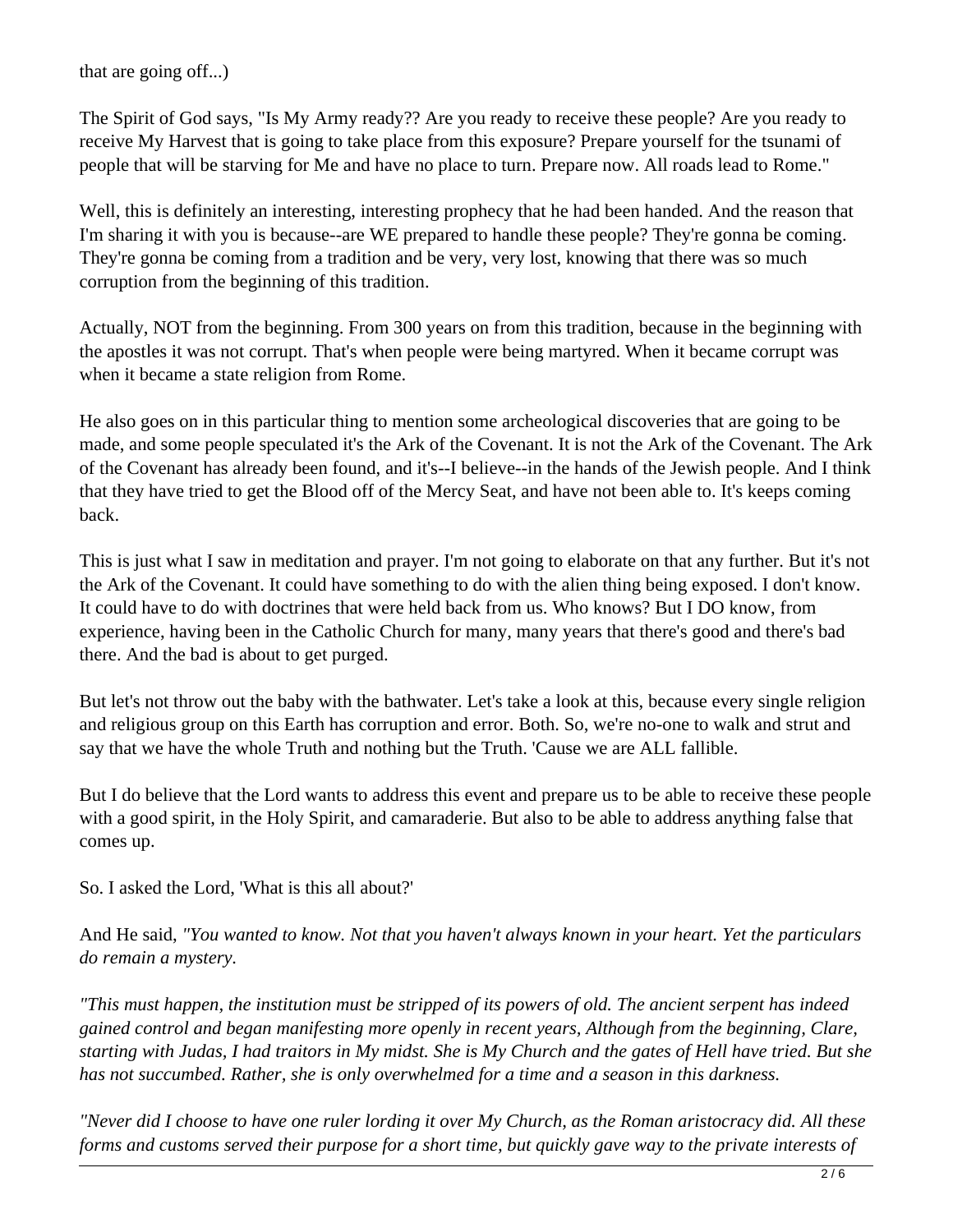#### *the wealthy and influential."*

He's talking here about Rome. When Rome entered into the Church, that was the beginning of the mess.

*"This is NOT the proper order for My Church. (He's referring to the hierarchy.) What is the proper order is the way it began, meeting together in the home, in poverty and simplicity. Cathedrals were not My idea; they are an abomination to Me. They are a place where the caste system is enforced and every level of moral corruption is used to gain influence.* 

*"THIS WAS NOT MY IDEA. I cannot state this emphatically enough.*

*"Make mausoleums and museums ornate if you wish, but not My Church. She is to resemble the ancient synagogues where anyone, but especially the common man, can feel at home."*

But Lord, what about those who said that You told them to build something in honor of You?

*"Did I? Where people of influence and culture, people of notoriety can gather to worship? Did I mean for this to happen? No. No. And emphatically NO!* 

*"I want the church modeled on ancient Jerusalem and the early synagogues. Where wealth enters in, so does status and influence. My temple in Jerusalem is yet another story, because those that serve there will be beyond reproach and chosen by the Spirit, not flesh and blood."*

What about relics, Lord, and art?

*"Let them be stored in a museum and let those of wealth and influence take the money from that endeavor and feed the poor, buy medicines, provide for missions. I want wealth and it's influence to have nothing to do with My Church, except in the instance of My Temple in Jerusalem."*

Wow! How is all of this going to unfold?

*"In shock waves." Jesus replied. "Yet, I have fully prepared the safety net for the transition. I want you to use your gift for bringing souls into the understanding of My ways. Though you are censored and excluded by certain influential Christian groups, I have not censored you. In fact, I have made you to be every so slightly... well, what should I say? Different...umm...a misfit!* 

*"Yes, that says it perfectly. You are My little misfit."*

#### lol...Thanks, Lord!

*"My Love," He continued, "be faithful with what is before you; diligent. Music is always to be a part of your life but so, too, is administration. Both you and Ezekiel together, for he will be watchful over your ways and you will be balances for one another. Always be true to the sanctity of that relationship and allow no selfish ambition to infiltrate, because it would be your undoing. And don't think the enemy won't try to bring you down. He certainly will.*

*"I want you to start teaching on what My Church was like in the beginning, pre-Rome. So many lies*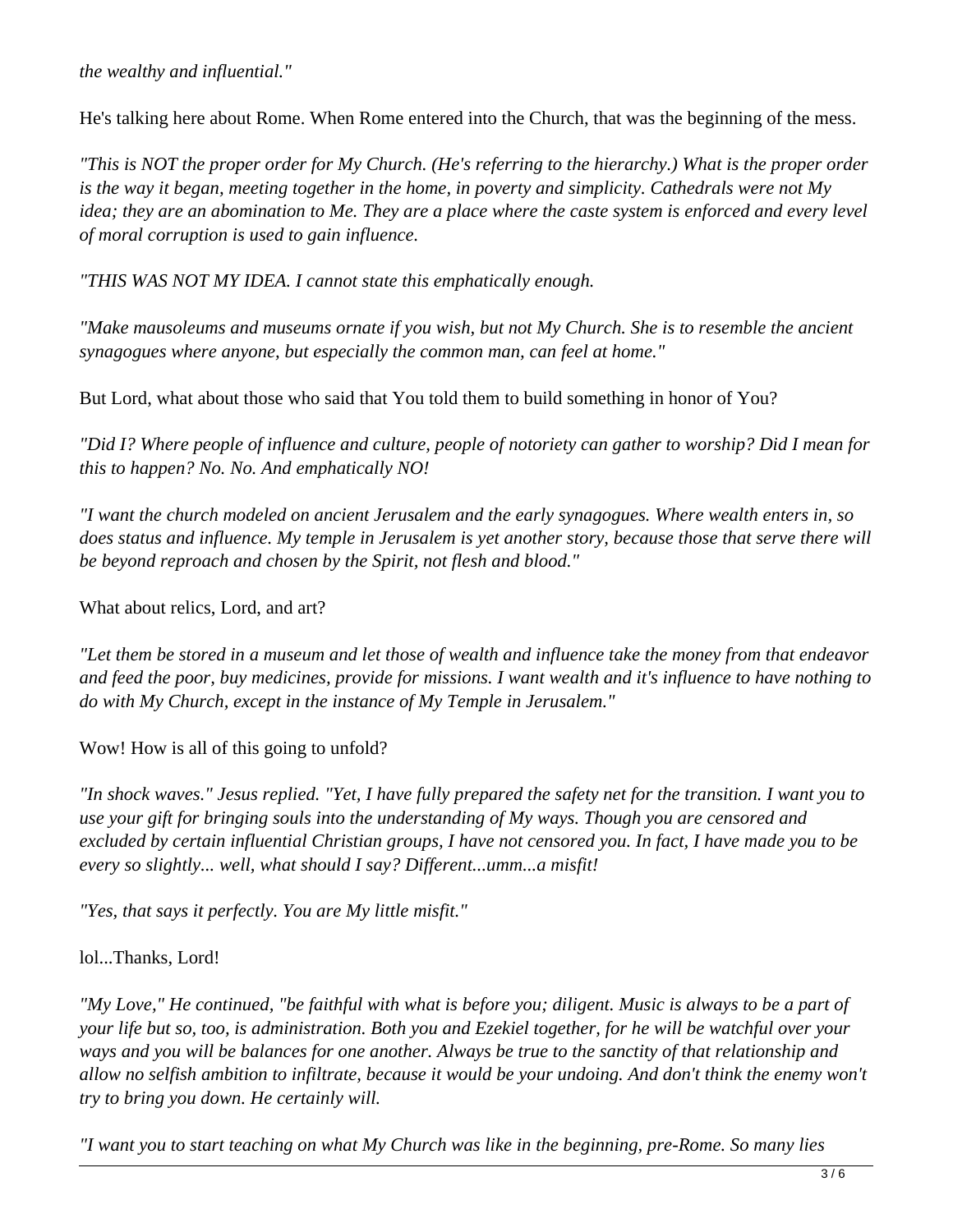*abound on both sides, Protestant and Catholic and Orthodox. You are to reveal these as I reveal them to you, for they are a plague. Money, influence and power will always be behind the doors of a corrupted faith.* 

*"Remember what I told My people concerning the Pharisees?"* 

"The scribes and Pharisees sit in Moses' seat. So practice and observe everything they tell you. But do not do what they do, for they do not practice what they preach." Matthew 23:2-3

"Lord, rather than do research..."

'cause I started thinking, 'Oh my gosh, how am I gonna do this?? Am I gonna go back and read Josephus and the different historians? How am I gonna do this? That's just not my style. But I'm willing to do it if the Lord wants me to. Surely, I'll be reading the Scriptures and examining them carefully.'

But I said, "Lord, rather than to research what men have written, please--can You be the source, and if there is something I should read, would You please tell me?"

Jesus continued, *"First and foremost, My People, I want your eyes on Me and Me alone. There will be designated teachers, and it will all be very familial. And yet, even as Moses had 70 men responsible for imparting the law and seeing to it that justice was done, there will be a hierarchy. This will be most evident when I come to rule, but even before that time.* 

*"I want all of My True Heartdwellers to seek My Heart and My confirmation on what I am giving to Clare to be taught. I don't want a speck of bigotry or judgment in your ranks, Heartdwellers. Please do not denigrate what is holy, and do not accept your traditions and teachings from various teachers as absolute. Only My Word is absolute, and from it shall come the complete Truth.*

*"Yes, power, influence, wealth, and control have distorted much of what I have taught and what Holy Spirit has taught down through the ages. My Church is a maturing and growing Body, and you will have to learn how to discern truth from error, because there will be many things that do not seem right to you, based on your past learning experiences.* 

*"But I am warning you ahead of time. If you hold on to your past teachings from various people, even though I prove them contrary to Scripture, you will go astray.*

*"I have focused on discernment on this Channel many times. The reason is simple enough. I knew this was coming. I knew you would be scandalized and confused. And I knew that you have already fallen into error through the teachings of many famous ministers who were passing on the errors of their teachers to you.* 

*"Presumptions without evidence, and not taking the time to do serious comparison with the Scriptures, will be your point of departure from the Truth. I am begging you to lay down your knee-jerk reactions and go deeper. I have had to do this with Clare. She had many presumptions and attitudes that were not pleasing to Me, and in fact were hurtful, damaging, and outright lies. She has been swept clean of these attitudes, and that is why I am using her on this Channel to expose what I always intended for you to know and use, as helps in your journey towards Heaven on this Earth.*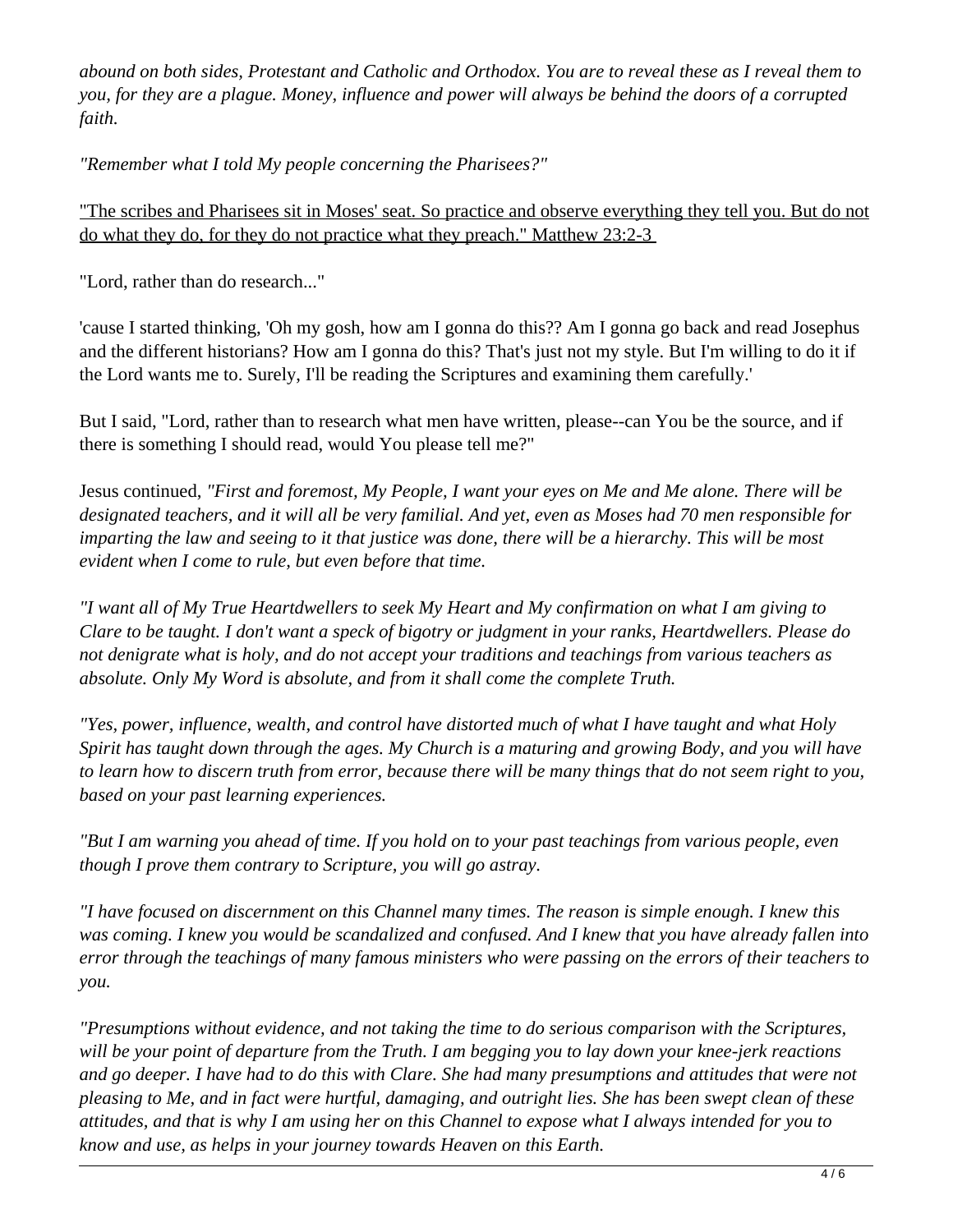*"My church was the olive groves, the beaches of the Sea of Galilee. My lessons were punctuated by lost coins, candles, sheep, and vinedressers. If you observe Me carefully in how I taught, it was always with simplicity and clarity that reached the lowest common denominator of men, women and children. I did not teach with long treatises, ten-letter words and the accent of the wealthy. I taught in total simplicity the most profound truths, that anyone in an agrarian society would instantly grasp.*

*"I am not condemning scholarly works. I am merely pointing you in the direction of My style of preaching. Today, you might use smart phones to illustrate a point, where back in the day, I used the leaven of the Pharisees or the an old wineskin with new wine. I am not saying you must be archaic, (that means using obsolete examples) from My days on Earth. But I am saying that your teachings must illustrate Truth, and at the same time, appeal and be understood to the common man.* 

*"There is no room for aristocracy in My Church. We are a family, and as a family, we care for one another and respect our fathers and mothers.* 

*"Modern churches have turned the faith into a money-making industry. This is abhorrent to Me. I repeat: this is abhorrent, detestable, and nauseating to Me. How many people go into ministry to make money? More than you would care to know. How many sift the church for different programs to build up a prosperous company, not a holy place to dwell?* 

*"I know well the nature of man, and that is why My Church must be made up of cells that function together well within the Body, being a support to one another. Not competitive TV ministries, big names, and big business organizations.* 

*"I have nothing against getting the Word or illustrations of the Word out to the people, and for this many are forced to use advertising. What I do object to is the high-dollar monetization of these resources and the cults worshiping different teachers. And the arguing and in-fighting that goes on between teachings.*

*"You have so much to learn to understand what is pleasing to Me, My dear, dear Body."* 

"...for what amongst men is highly thought of is an abomination before God." Luke 16:15 Darby Translation.

*"If you, My people, could accompany Me into Heaven, you would see the highly exalted ones are housewives, street preachers, living a simple life. Missionaries. All who live for Me and take no thought for the values of this world. These are souls consumed with love of Me, not love of Money.* 

*"Many who lived privileged lives on Earth are now living in small and lowly houses in Heaven. They are not known in Heaven as successful. Rather, they go about in humility, disclosing the error of their ways on Earth, and why their reward is so lowly compared to the way they lived on Earth.* 

*"And yet, in certain districts, you can see the mansions of those who lived in utter poverty on Earth, while they gave all their attentions to their ministries, keeping nothing for themselves. Do you see? It is no wonder, then, that the institutions that have glorified themselves, deprived the needy, and exploited the helpless. It's no wonder that they are about to be fully exposed as institutions dedicated to Satan.*

*"And yet, you cannot throw the baby out with the bathwater. Cast away the filthy water, but cherish the*